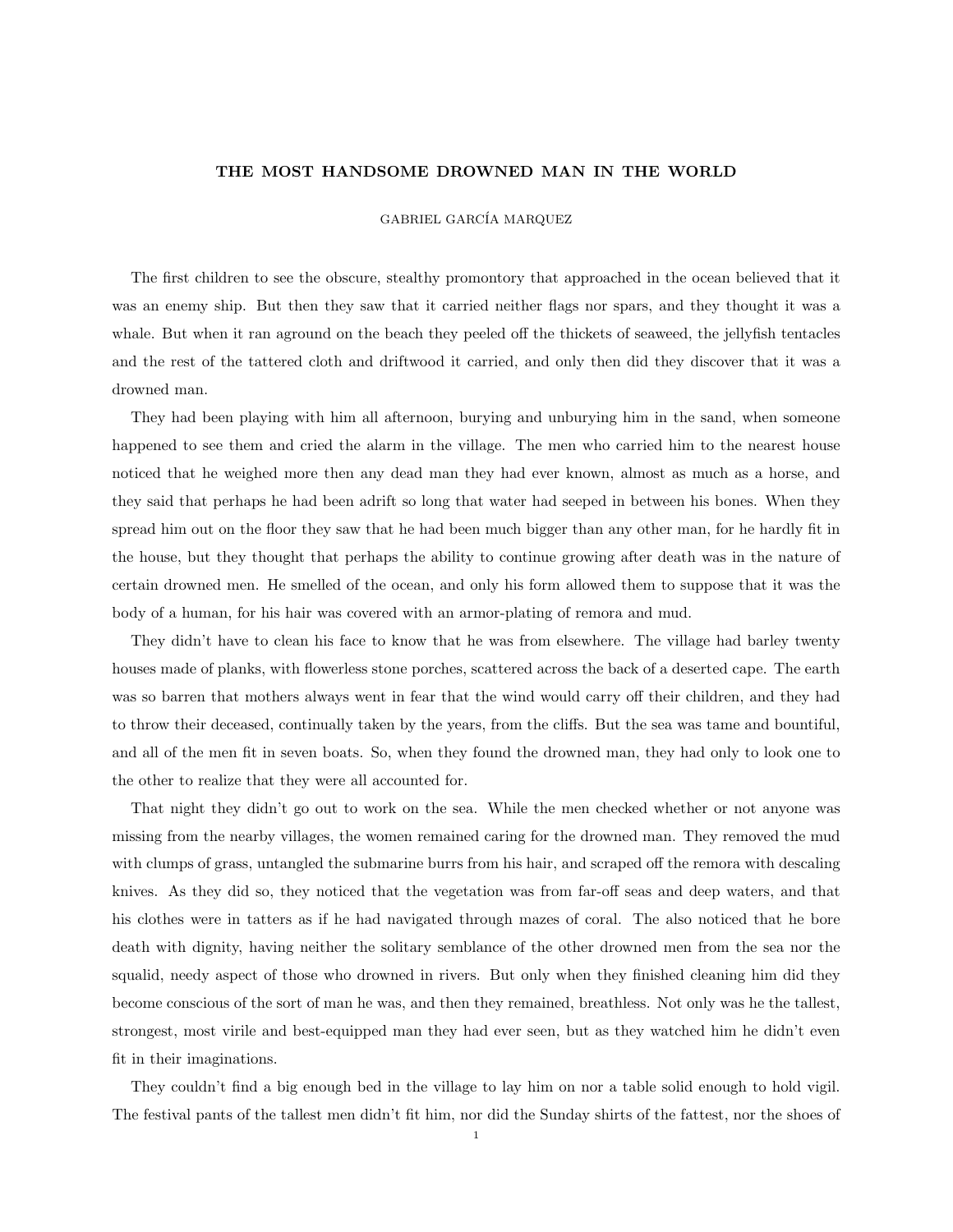## 2 GABRIEL GARCÍA MARQUEZ

the best planted. Fascinated by his disproportion and beauty, the women then decided to make him pants with a piece of gaff sail, and a shirt of fine linen, so that he could continue in his death with dignity. While they sewed seated in a circle, contemplating the cadaver between stitches, it appeared to them that the wind had never been so sustained nor had the Caribbean been so unsettled as on that night, and they supposed that these changes had something to do with the dead man. They thought that if that magnificent man had lived in the village, his house would have had the widest doors, the tallest roof and the firmest floor, and the frame of his bed would have been made of giant timbers with iron bolts, and his wife would have been the happiest. They thought that he would have had such authority that he could have taken the fish from the sea by only calling them by name, and he would have put such effort in his work that he would have brought forth springs from between the driest rocks and would have been able to sow flowers on the cliffs. They compared him in secret to their own men, thinking that they would not be able to do in a lifetime what that man was capable of in a single night, and they ended up repudiating them in the depths of their hearts as the most squalid and paltry beings in the earth. They went on distracted by these labyrinths of fantasy, when the oldest of the women, who by being the oldest had contemplated the drowned man with less passion than compassion, sighed:

"He has the face of one who's called Esteban."

It was true. For most it was enough to look at him once more to understand that he couldn't have any other name. The most stubborn, who were the youngest, maintained the illusion that upon clothing him, laid out among flowers and with charcoal shoes, he could be called Lautaro. But it was a vain illusion. The canvas turned out too small, the poorly-cut and worse-stitched pants fit him tightly, and the hidden forces of his heart made the buttons of his shirt burst. After midnight the whistling wind diminished and the sea fell into a mid-week stupor. The silence did away with the last doubts: he was Esteban. The women that had dressed him, those that had combed his hair, those that had cut his nails and shaved his beard could not suppress a shudder of compassion when they had to resign to leaving him tossed on the floor. It was then that they understood how unhappy he must have been with that colossal body that got in the way even after death. They saw him condemned in life to pass sideways through doors, splitting his head open on crossbeams, to remain standing during visits without knowing what to do with his tender, red hands, while the woman of the house searched for the most resistant chair and pleaded, dead with fear, sit here Esteban, do me the pleasure, and him leaning against the walls, smiling, don't worry ma'am, I'm fine here, with heels worn raw and back burning from repeating the same thing so often in his visits, don't worry ma'am, I'm fine here, only to spare the embarrassment of breaking the chair, and perhaps without ever knowing that those who told him don't go Esteban, wait until the coffee boils, were the same that later whispered, finally the great fool's left, thank goodness, finally the stupid bloke is gone. This is what the women thought before the body, just before daybreak. Later, when they covered his face with a headscarf so that the light wouldn't bother him, they saw him to be so finally dead, so defenseless, so similar to their men, that the first cracks of tears opened in their hearts. It was one of the youngest that started to weep. The others, sitting around her,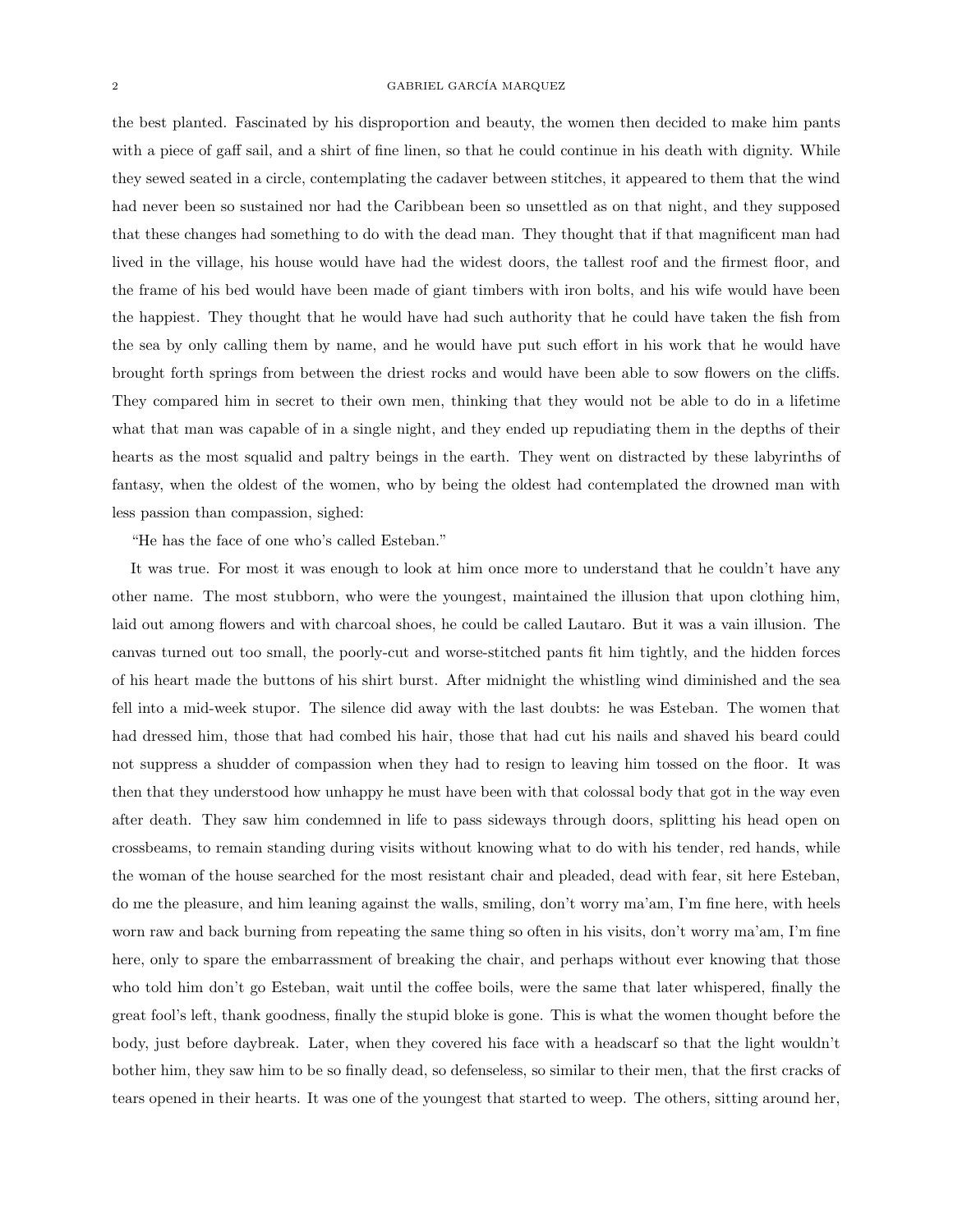passed from sighs to laments, and the more they wept the more the felt the desire to cry, for the drowned man was becoming to them more and more Esteban, until they wept so for him that he was the most helpless man on the earth, the most meek and obliging, the poor Esteban. It was such that when the men returned with the news that the drowned man wasn't from any of the nearby villages either, the women felt a space of joy between their tears.

"Thanks be to God," they sighed: "he's ours!"

The men thought their gesticulations to be no more than womanly frivolities. Exhausted from the torturous inquiries of the previous night, the only thing they wanted was to rid themselves once and for all of the nuisance of the intruder before the fierce sun of the arid and windless day rose. They improvised stretchers from the remains of foremasts and booms, and tied them with mast stops so that they would resist the weight of the body until they reached the cliffs. They wanted to tie a ship anchor to his ankles so that he would be staid without mistake in the deepest waters where the fish are blind and divers die of nostalgia, in such a way that the bad currents would not deposit him on the shore, as it had done with other bodies. But the more they pressured, the more things occurred to the women to use up time. They went around like frightened chickens pecking at treasure from a chest, here some getting in the way because they wanted to put scapulars on the drowned man that would bring good wind, there others tarrying to fasten a wrist compass, and after so much get out of here woman, go where you won't be in the way, look how you almost made me fall over the dead man, the men began to get suspicious and to grumble, to what end such lavish hardware for a foreigner, for all the odds and ends he carries he'll just be eaten by sharks, but the women continued digging up their cheap relics, carrying and bringing, tripping, going with sighs if not tears, until the men ended up ranting, since when was there ever such a fuss for an adrift body, a drowned man belonging to no one, a filthy stiff. One of the women, mortified by such insolence, then took off the headscarf from the cadaver's face, and then the men too remained breathless.

He was Esteban. It wasn't necessary to repeat for them to recognize it. If they had said Sir Walter Raleigh, perhaps, they might have been impressed by his foreign accent, by the macaw on his shoulder, with his arquebus for killing cannibals, but there could only be one Esteban in the world, and there he was tossed like a river herring, without booty, with tiny pants and stone-hard nails that only a knife could cut. It was enough for them to take off the headscarf from his face to realize that he was ashamed, that it wasn't his fault for being so large, nor so heavy nor so handsome, and if he had known that this was going to happen he would have searched for a more discrete place to drown, honestly, I would have moored myself with a gallon anchor around my neck and would have stumbled up the cliffs like someone who doesn't want all of this, to not come now getting in the way with this damned corpse, like you say, to not bother anyone with this filthy stiff that has nothing to do with me. There was such truth in his mode of being, that even the most suspicious of the men, those that felt bitterness during the long nights at sea that their wives would become tired of dreaming of them to dream instead of drowned men, even these, and still others who were much harder, shuddered to the marrow with the sincerity of Esteban.